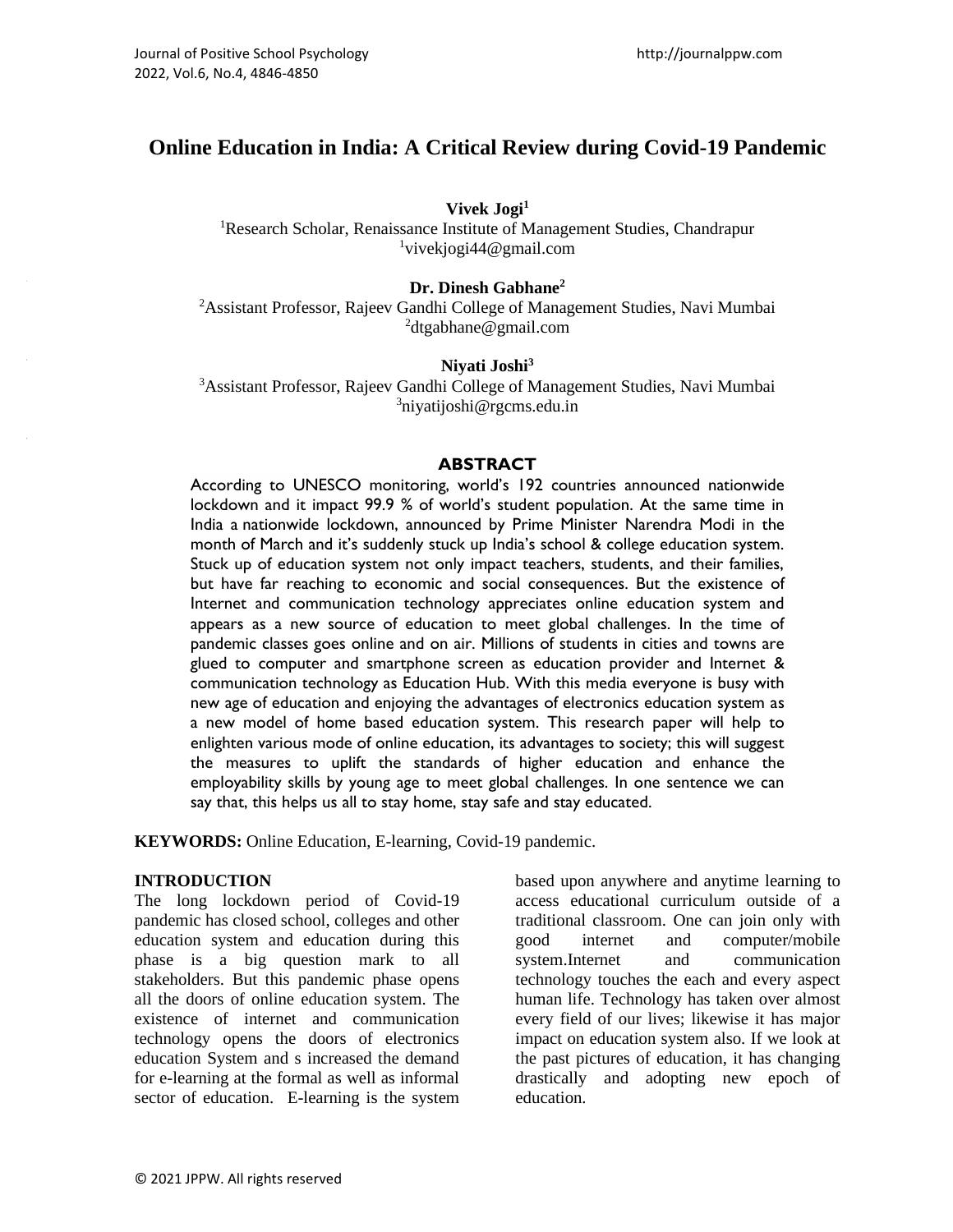During this period some institutions are busy with uploading video lectures on YouTube, while Kendriya Vidyalay Sangthan arrange its its own Swayam Prabha Portal, which has its lectures on DTH and online, Various state Governments launches different academic series on Doordarshan channels which will helpful for Indian schooling and college education. At the same time various education institute adopted Zoom App, Byju's App, Google Classroom, TCS Glass-rooms and other media to complete their curriculum. Even initiate new programs like personality development, communication skill and much more with the help of National-International level Corporate Trainers, Motivational Speakers. Some are start on Webinar series and much more. In this way online education bridges the gap between conventional education system and new age education system. This will definitely help to adopt online education in full phase, in near future.

### **OBJECTIVES OF THE STUDY**

- $\triangleright$  To get better understanding the concept of online education.
- $\triangleright$  To get better understanding the importance of online education during and after corona virus lockdown period.
- $\triangleright$  To ascertain the online education as a best possible solutions to resolve the existing issues and upcoming challenges like Covid-19.
- ➢ To evaluate Online Education System as a best tool to challenge uncertainties.
- $\triangleright$  To suggest the measures to uplift the standards of higher education to meet global challenges during such an accidental time.

# **RESEARCH APPROACH**

This is basically a qualitative research and the key source of the information in this research is the secondary data. This review covered multiple websites, recent online articles, news etc. This research output is the outcome of an overview of articles from the reputed National and International journals, websites and its related issues.

# **SCOPE OF THE STUDY**

It cracks the problems in conventional education system and sort out the challenges after corona virus lockdown period. The study will help to overcomes uncertainties and new challenges arise in days to come. It attempts to narrate and conquer the drawback in existing structure of education. The study is concluded with recommendations for effective implementation of online education after the phase of Covid-19.

### **CONCEPTUAL FRAMEWORK OF ONLINE EDUCATION**

Online learning is a type of education that takes place over the Internet. This is a learning system based on modern teaching aids with the help of electronic resources known as Elearning. This can be use inside or outside of the classrooms. E-learning can also be expressas a network enabled transmits of skills and knowledge, and the delivery of education is made to a large number of recipients at the same or different times. The major components of online education system are the internet, wireless communication network, computer terminals, smart phones and Television.

This is also known as e-learning. It includes graphics, video, audio, text, animations, virtual learning environment and live conversation with resource person, teacher or professor. It incorporates the new concept of delivering education. The online education conquers the weakness of traditional education system and permitted 24x7 anytime and anywhere learning. It has inflamed the role of education in the economy.

# **1. Online Education means:**

At present we can feel that the knowledge is available all around us and it has been possible through the techniques of online learning. Both New and old generation inclined towards online education due to convenience, affordable cost and quality of education.

UGC and HRD ministry launches free education by using following online resources during corona virus lockdown,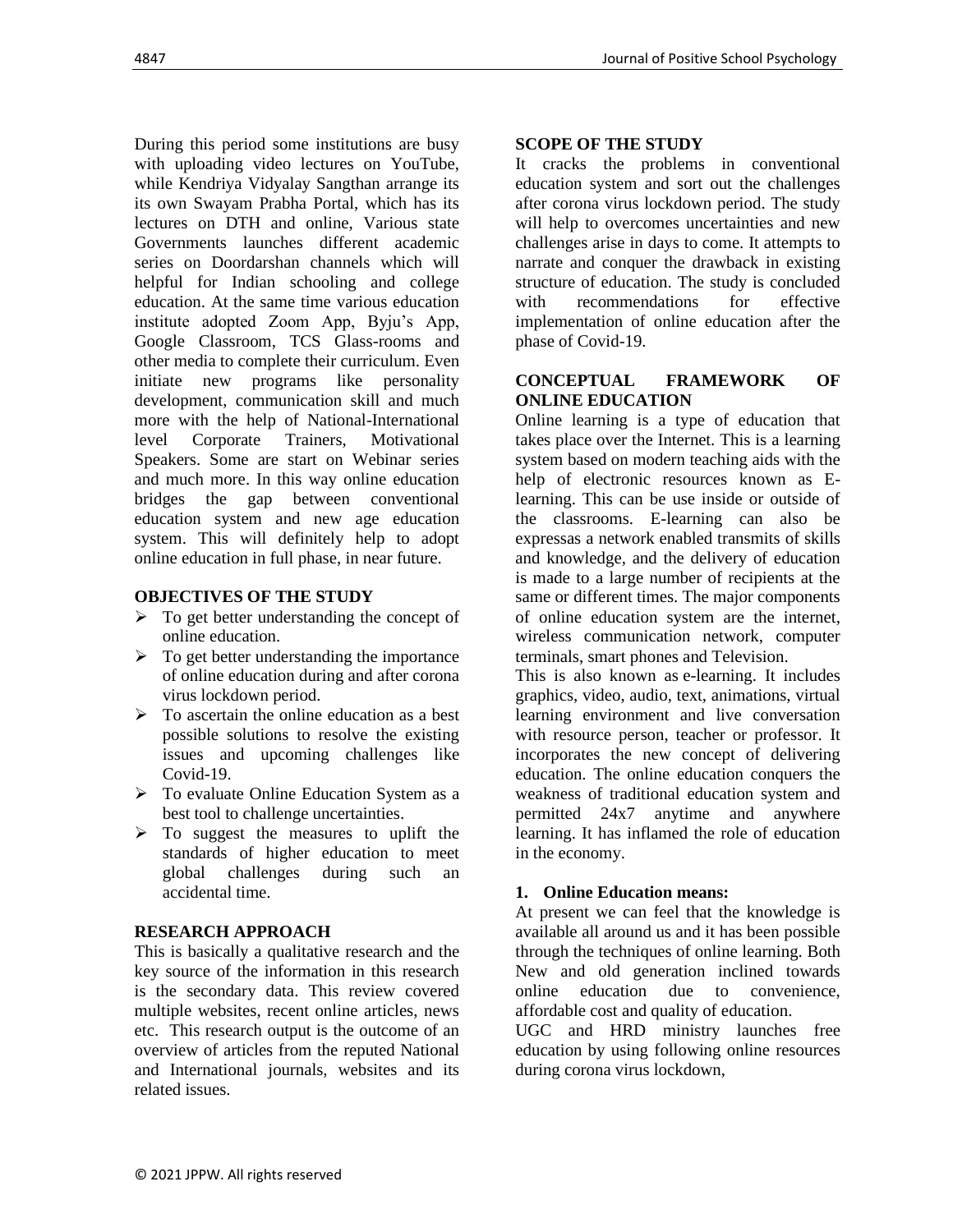- 
- **a) SWAYAM Online Courses:** SWAYAM (Study Webs of Active Learning for Young Aspiring Minds) is an online portal which provides most excellent teachinglearning experience. Anyone can apply for **SWAYAM** here. Candidate can register to this portal for online courses.
- **b) UG/PG MOOCs:** [UG/PG MOOCs](http://ugcmoocs.inflibnet.ac.in/ugcmoocs/moocs_courses.php) (Massive Open Online Courses) hosts learning material of the SWAYAM UG and PG archived courses.
- **c) E-PG Pathshala:**Thisportal provides high quality, curriculum-based, interactive econtent containing 23,000 modules in the form of e-text and video in different 70 Post Graduate disciplines of science, social sciences, arts& humanities, natural & mathematical sciences.
- **d) E-Content courseware in UG subjects:** e-Content courseware in 87 Undergraduate courses with about 24,110 e-content modules is available on the CEC website at [http://cec.nic.in/.](http://cec.nic.in/cec/)
- **e) SWAYAMPRABHA:** These channels are absolutely free to air and which can also be accessed through your cable operator. It includes group of 32 DTH channels. This all channels delivered high-quality educational curriculum-based course contents, covering multiple disciplines such as arts, science, social sciences, commerce, arts& humanities, engineering &technology, law, medicine, agriculture, etc. to all teachers, students and general public across the country interested in lifelong learning.
- **f) CEC-UGC YouTube channel:** [CEC-](https://www.youtube.com/user/cecedusat)[UGC YouTube channel](https://www.youtube.com/user/cecedusat) provides access to unlimited educational curriculum based lectures absolutely free.
- **g) National Digital Library:** [National](https://ndl.iitkgp.ac.in/)  [Digital Library](https://ndl.iitkgp.ac.in/) is a digital repository of a vast amount of academic content in different formats and provides interface support for leading Indian languages for all academic levels including researchers. It also provides vide variety of contentto lifelong learners of all disciplines and offers all popular form of access devices and differently-able learners.
- **h) Shodhganga:** [Shodhganga](https://shodhganga.inflibnet.ac.in/) is a digital repository platform of 2, 60,000 Indian Electronic Theses and Dissertations for researchers to deposit their Ph.D. theses and make it accessible to the whole scholarly community in unlock access.
- **i) E-Shodh Sindhu:** [E-Shodh](https://ess.inflibnet.ac.in/)  [Sindhu](https://ess.inflibnet.ac.in/) provides most up-to-date as well as archival access to more than fifteen thousand core and peer-reviewed journals, number of bibliographic, citation and factual databases in different area of disciplines. This source of e-learning provide versatile database bylarge number of publishers and aggregator to its registered member institutions as well as centrally-funded technical institutions, associated universities and colleges etc. that are covered under  $12(B)$  and  $2(f)$ Sections of the UGC Act.
- **j) Vidwan:** [It](https://vidwan.inflibnet.ac.in/) is a premier database of scientist and research scholars, which provides information about experts to peers, prospective collaborators, funding agencies policymakers and research scholar in the country. Faculty can registered with this portal to expand the database of experts.

Apart from above, other online learning aids i.e. websites;Mobile Apps etc. are also available which are as follows,

- **k) YouTube:** This is a free to use service for all i.e. from Children to old ages person. Itcontains all type of material like music videos, comedy shows, how to guides, study material in the form videos, recipes, hacks and more. This is the most popular accepted media where anyone access required information and anyone can uploaded video for public use/knowledge.
- **l) Zoom App**: It is very much popular media of online education during the Covind-19 lockdown phase. In recent time Zoom is the leader through which host can arrange his online lecture by sharing one meeting id with all attendees. Anyone can join this video communications, with an easy,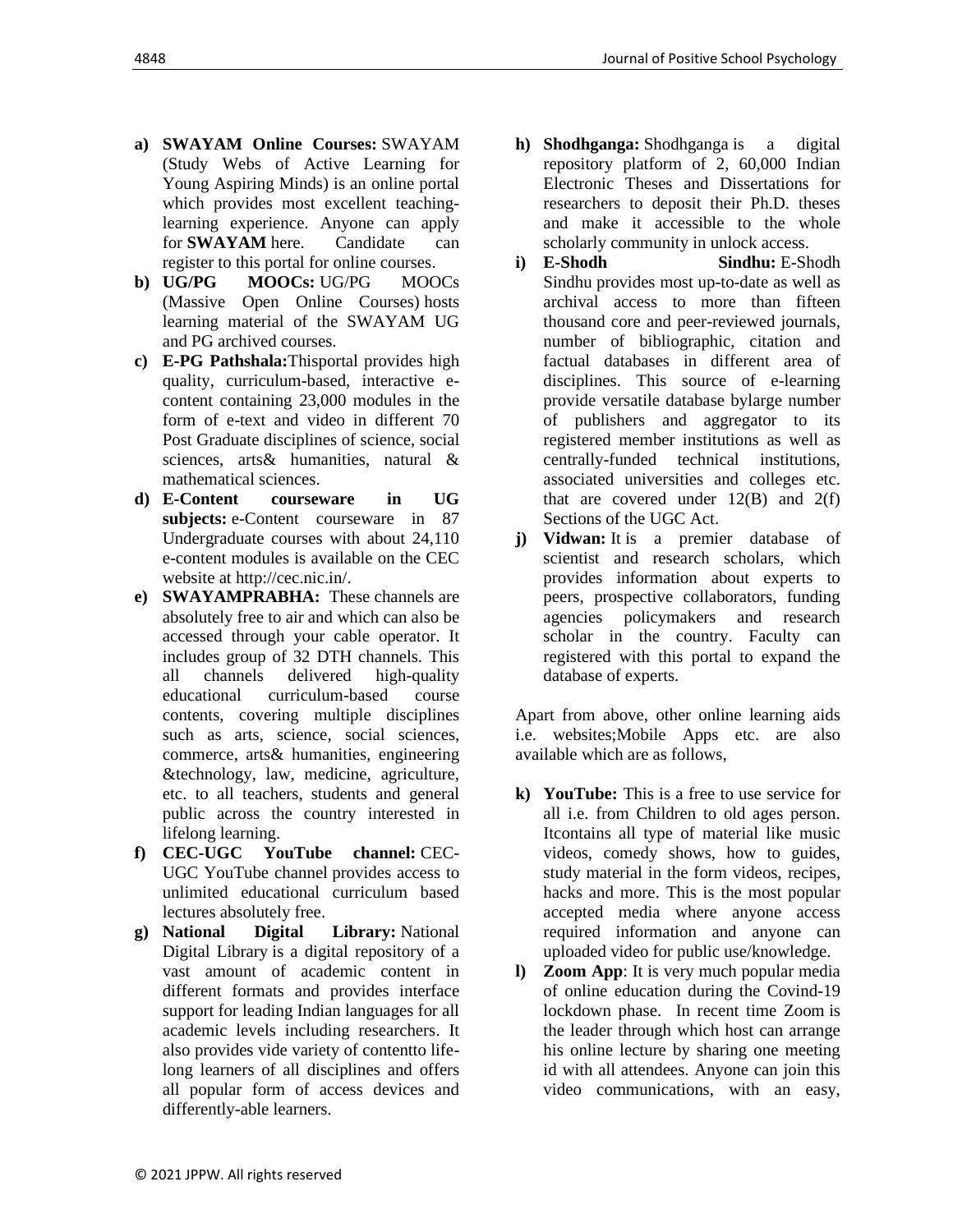reliable cloud platform for video and audio conferencing, chat, and webinars.

- **m) Byju's App:**This is a mobile App through which anyone can register himself/herself for online education. **BYJU** provides **learning** programmes for students in class 4–12 and also helps competitive exams such like, NEET, CAT, IAS etc. It is not a free app.
- **n) Google Classroom:** This is one of the best online education aid developed by Google. This product facilitates electronics communication system between teachers & students and streamlines educational workflow. Google Classroom is a free web based service which intends to simplify constructing, distributing, and grading assignments in paperless way. The basic purpose of Google Classroom is to streamline the mechanism of sharing files in between teachers and students.
- **o) TCS iON Digital Learning:**Very recently TCS launches their portal for online education system. Different education institute can registered with this along with faculty and students details. With the help of this, Institute can create different learning community, learners can access study materials provide by instructors and Instructors can take test, give assignments. There is also scope for Student-faculty industrial exposure and much more.
- **p) Websites:**There are numbers of websites to provide online education, which covers vide, variety of syllabus from Std. 1 to UG/PG and above. One can search with proper keyword by means of Google search engine.
- **2. Benefits of online education during Covid-19 Phase:** 
	- ➢ **24 x 7 Availability**: During covid-19 phase each and everyone locked at home but education is not. As online education is open 24 hours for all students during this critical phase and which is continuously going on in all the way.
	- ➢ **Better Clarify of Concept:** Media available in the form of audio, video,

animation, blogs, expert helps etc. which help to students for better clarity of concept. With the help of online education one can easily access all documents, transcripts, live discussions and training materials

➢ **Time& Money Saving Concept:** As compare to regular education, online education is much more cost effective. It helps to those students who cannot afford a regular college degree. One can study at your own time and own place. It helps to save time as well.

➢ **Learn at your own place:**

Classroom education where everyone taught together is not possible, during lockdown period of time. With this technology everyone can learns at his own place where he has staying. This is a serious disadvantage of traditional education and this trend solves this issue.

➢ **More choice:** Variety of Programs and coursesavailable on different websites, this result to more choice to students. Students have no of choice to utilize his/her time in this time wasting phase of Covid-19, simply from their home with the help of digital media.

### **3. Limitations:**

- $\triangleright$  Thehuman touch is missing with the online education.
- ➢ Availability of computer, bandwidth problem of Indian Internet connection i.e. lacks of infrastructure can hamper this education system.
- $\triangleright$  As there is no face to face interaction most of the time and hence learners are bound to feel absence of direct social interaction.

### **CONCLUSION**

Online learning is the newest and most popular form of education today. Within the past decade it has had a major impact on education system and this trend is more increases during corona virus pandemic. This technology has multiple advantages to students, teachers, educationalist, education institutions, corporate